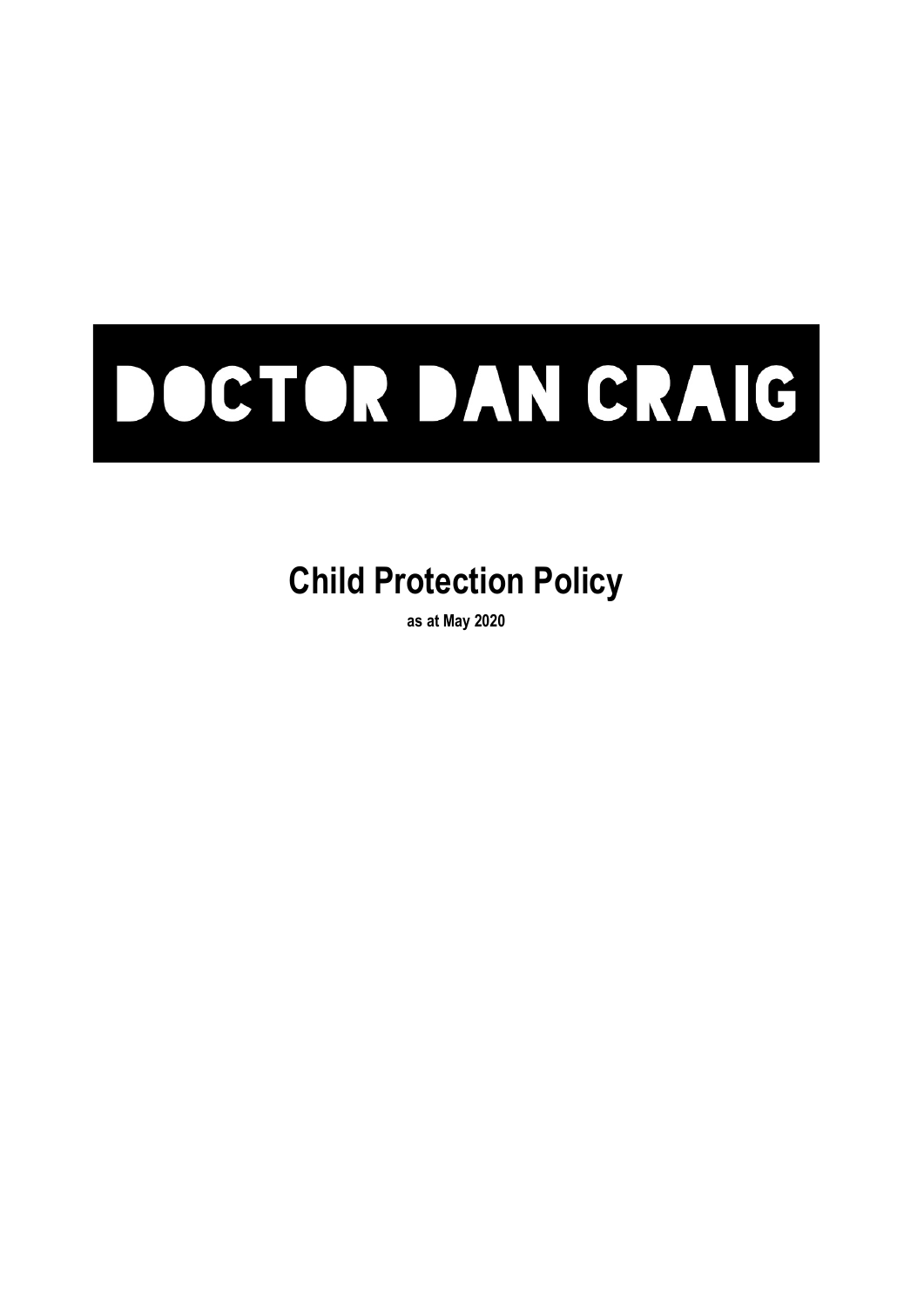### **1. PURPOSE OF THE POLICY**

- 1.1. The purpose of the Doctor Dan Craig Child Protection Policy ('the Policy') is to provide written processes about the appropriate conduct of Board members, employees, contractors and volunteers that accord with and are bound to both Federal and State child protection legislation and principles established through common law.
- 1.2. In Tasmania, the protection of children and young people is covered by the Children, Young Persons and their Families Act 1997.

### **2. SCOPE OF THE POLICY**

2.1. The policy applies to all Board members, employees, contractors and volunteers of Doctor Dan Craig.

### **3. DEFINITIONS**

- 3.1. In this Policy, unless the context otherwise requires, the following terms have the following meanings:
	- (a) **Abuse** means:
		- (i) Sexual abuse; or
		- (ii) Physical or emotional injury or other abuse, or neglect, to the extent that:
			- A. the injured, abused or neglected person has suffered, or is likely to suffer, physical or psychological harm detrimental to the person's wellbeing; or
			- B. the injured, abused or neglected person's physical or psychological development is in jeopardy (section 4 of the Children, Young Persons and their Families Act 1997.
	- (b) **Abuse** in relation to a Child means (section 4 of the Family Law Act 1975) means:
		- (i) an assault, including a sexual assault, of the child; or
		- (ii) a person (the first person) involving the child in a sexual activity with the first person or another person in which the child is used, directly or indirectly, as a sexual object by the first person or the other person, and where there is unequal power in the relationship between the child and the first person; or
		- (iii) causing the child to suffer serious psychological harm, including (but not limited to) when that harm is caused by the child being subjected to, or exposed to, family violence; or
		- (iv) serious neglect of the child.
	- (c) **Abused** has a corresponding meaning to Abuse.
	- (d) **Board** means the body charged with management of Doctor Dan Craig Incorporated by virtue of the Associations Incorporation Act 1964.
	- (e) **Bullying** means repeated behaviour directed to a person or persons which a reasonable person, having regard to all the circumstances, would expect to victimise, humiliate, undermine or threaten the person or persons, and which creates a risk to their health and safety. Where it involves the use of information and communication technologies, it is often called cyberbullying. It can include:
		- (i) making derogatory, demeaning or belittling comments or jokes about someone's appearance, lifestyle, background, or capability;
		- (ii) communicating in an abusive manner;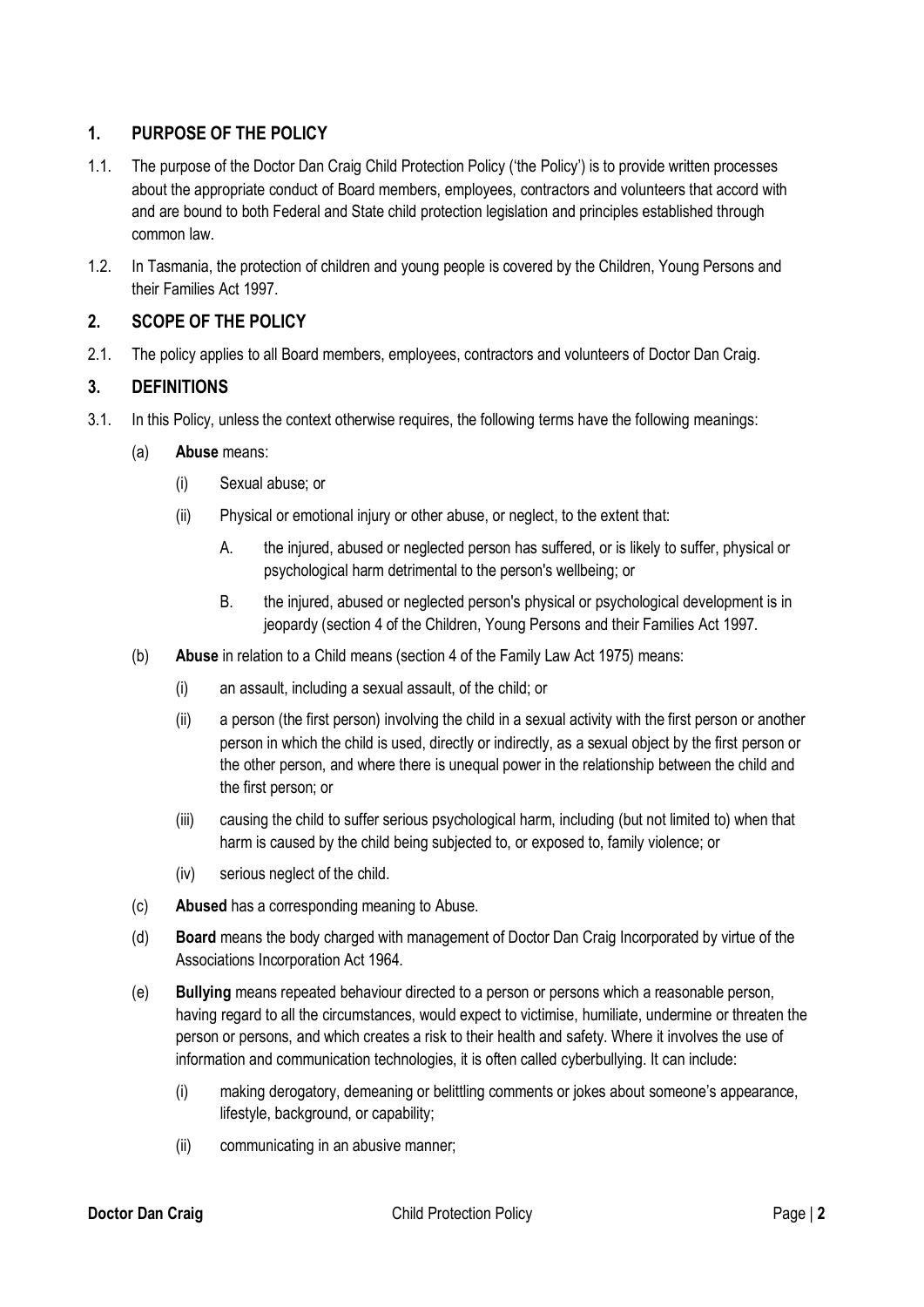- (iii) spreading rumours or innuendo about someone or undermining in other ways their performance or reputation;
- (iv) dismissing or minimising someone's legitimate concerns or needs;
- (v) ignoring, or excluding someone from information or activities;
- (vi) touching someone threateningly or inappropriately;
- (vii) invading someone's personal space or interfering with their personal property;
- (viii) teasing, or making someone the brunt of pranks or practical jokes;
- (ix) displaying or distributing written or visual material that degrades or offends.

Behaviour which is not bullying includes:

- (i) respectfully disagreeing with or criticising someone's beliefs or opinions;
- (ii) setting reasonable performance goals, standards or deadlines;
- (iii) giving reasonable directives, feedback or assessments of performance or behaviour;
- (iv) taking legitimate disciplinary action.
- (f) **Child** means a person who has not attained the age of 18 years;
- (g) **Child Exploitation Material** means material that describes or depicts a person who is or who appears to be a child:
	- (i) engaged in sexual activity; or
	- (ii) in a sexual context; or
	- (iii) as the subject of torture, cruelty or abuse (whether or not in a sexual context) in a way that a reasonable person would regard as being, in all the circumstances, offensive. Child exploitation material can include any film, printed matter, electronic data, computer image and any other depiction.
- (h) **Child Pornography** means sexually explicit or suggestive material depicting children. Child pornography is a form of child exploitation material.
- (i) **Child Protection Agency Official** means a person authorised by the Children, Young Persons and their Families Act 1997 to act with respect to allegations of any allegation of Harm, Abuse or Neglect under the Act.
- (j) **Emotional Abuse** means acts or omissions that have caused, or could cause emotional Harm or lead to serious behavioural or cognitive disorders. It includes:
	- (i) subjecting a person to excessive and repeated personal criticism;
	- (ii) ridiculing a person, including the use of insulting or derogatory terms to refer to them;
	- (iii) threatening or intimidating a person;
	- (iv) ignoring a person openly and pointedly; and
	- (v) behaving in a hostile manner or in any way that could reasonably result in another person feeling isolated or rejected.
- (k) **Freedom of Information Request** means a request for information under the Right to Information Act 2009.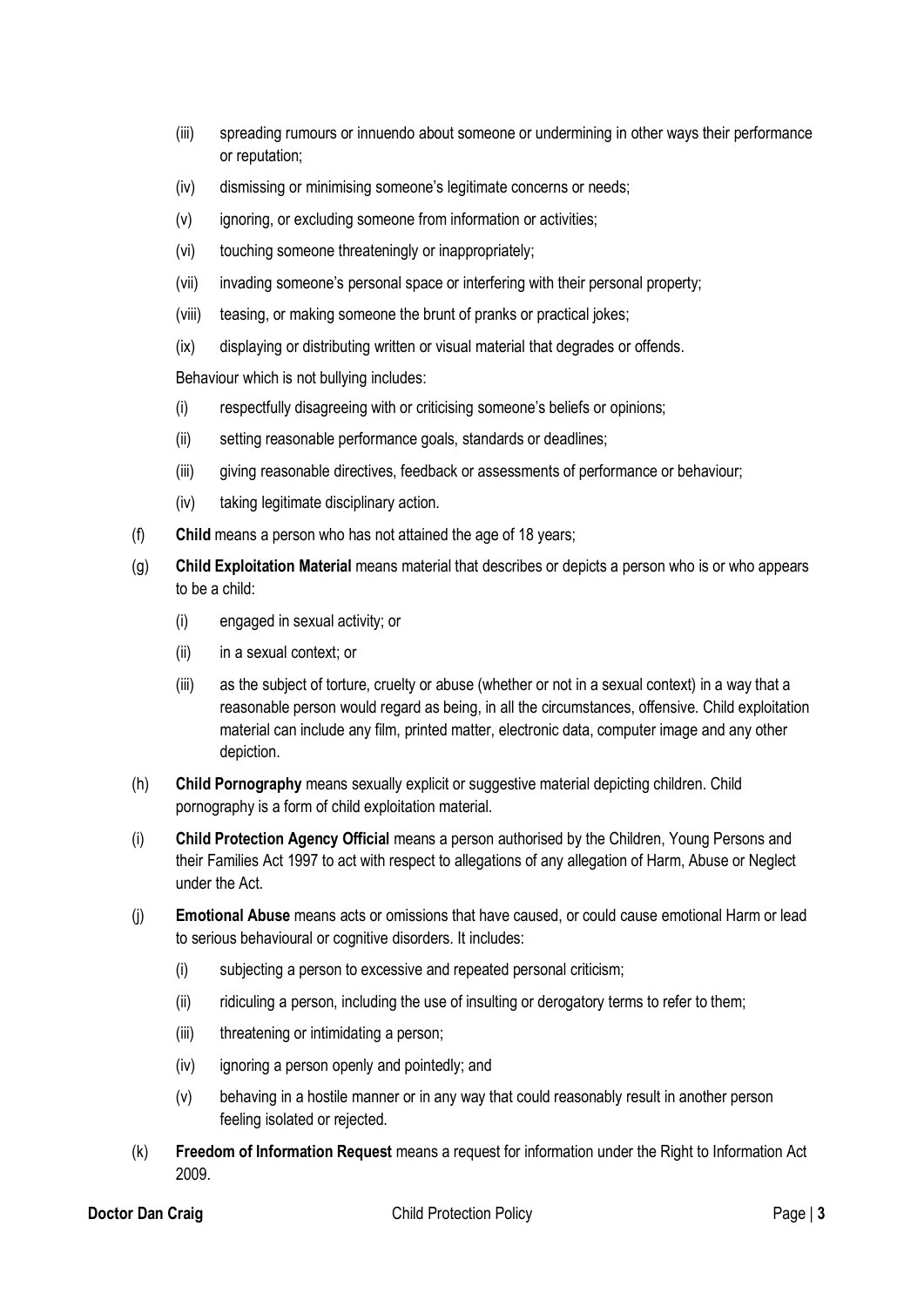- (l) **Grooming** means the manipulative cultivation of a relationship in order to initiate or hide sexual abuse of an adult or a child. In the case of child sexual abuse, an offender may groom not only the child, but also the child's parents or guardians, teachers, clergy and church workers.
- (m) **Harm** is any detrimental effect of a significant nature on the child's physical, psychological or emotional wellbeing. It is immaterial how the Harm is caused. Harm can be caused by:
	- (i) Physical, psychological or emotional neglect; or
	- (ii) Sexual abuse or exploitation.
- (n) **Harassment** means unwelcome conduct, whether intended or not, in relation to another person where the person feels with good reason in all the circumstances offended, belittled or threatened. Such behaviour may consist of a single incident or several incidents over a period of time. It includes:
	- (i) making unwelcome physical contact with a person;
	- (ii) making gestures or using language that could reasonably give offence including continual and unwarranted shouting;
	- (iii) making unjustified or unnecessary comments about a person's capacities or attributes;
	- (iv) putting on open display pictures, posters, graffiti or written materials that could reasonably give offence;
	- (v) making unwelcome communication with a person in any form (for example, phone calls, email, text messages); and
	- (vi) stalking a person (unwanted or obsessive attention by an individual or group towards another person).
- (o) **Neglect** means the failure to provide the basic necessities of life where a child's health and development are placed at risk of harm. It includes being deprived of
	- (i) food;
	- (ii) clothing;
	- (iii) shelter;
	- (iv) hygiene;
	- (v) education;
	- (vi) supervision and safety;
	- (vii) attachment to and affection from adults; and
	- (viii) medical care.
- (p) **Offensive Language** includes verbal harassment, racial and other forms of vilification, personal insult or comment and obscene words.
- (q) **Paedophilia** means:
	- (i) offences of a sexual nature committed in relation to children; or
	- (ii) offences relating to obscene material depicting children.
- (r) **Physical Abuse** means any intentional or reckless act, use of force or threat to use force causing injury to, or involving unwelcome physical contact with, another person. This may take the form of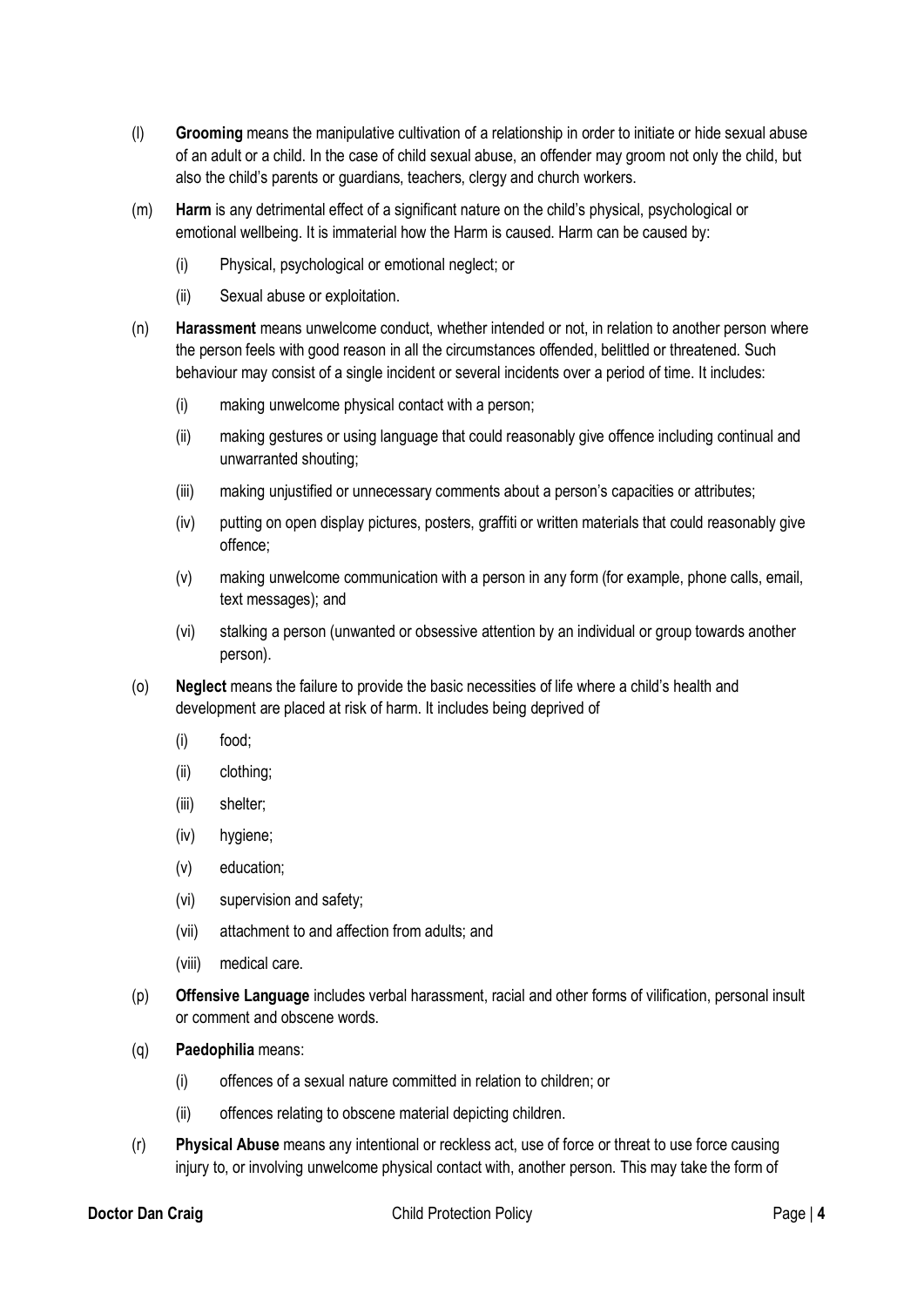slapping, punching, shaking, kicking, burning, shoving or grabbing. An injury may take the form of bruises, cuts, burns or fractures. It does not include lawful discipline by a parent or guardian.

### (s) **Prohibited Material** means:

- (i) publications, films and computer games that have been classified by the Office of Film and Literature Classification as being unsuitable for a child to read, see or play;
- (ii) any other images or sounds not subject to classification by the Office of Film and Literature Classification that are considered with good reason to be unsuitable for a child to see or hear; and
- (iii) any substance or product supplied to or used by children prohibited by law, such as alcohol, tobacco products, illegal drugs and gambling products.
- (t) **Prohibited Substance** means any substance banned or prohibited by law for use or consumption by adults.

### (u) **Restricted Material** means:

- (i) publications, films, and computer games that have been classified as Category 1 or 2 restricted, X or RC classification by the Office of Film and Literature Classification; and
- (ii) any other images or sounds not subject to classification by the Office of Film and Literature Classification (for example, internet material) that are considered with good reason as being offensive on the grounds of violence, sex, language, drug abuse or nudity.
- (v) **Sexual Abuse** includes sexual behaviour involving the relevant person and another person in the following circumstances:
	- (i) The other person bribes, coerces, exploits, threatens or is violent toward the relevant person;
	- (ii) The relevant person has less power than the other person;
	- (iii) There is a significant disparity between the relevant person and the other person in intellectual capacity or maturity.
- (w) **Sexual abuse of a Child** means the use of a child by another person for his or her own sexual stimulation or gratification or for that of others. It includes:
	- (i) exposing oneself indecently to a child;
	- (ii) having vaginal or anal intercourse with a child;
	- (iii) penetrating a child's vagina or anus with an object or any body part;
	- (iv) sexually touching or fondling a child;
	- (v) kissing, touching, holding or fondling a child in a sexual manner;
	- (vi) staring at or secretly watching a child for the purpose of sexual stimulation or gratification;
	- (vii) making any gesture or action of a sexual nature in a child's presence;
	- (viii) making sexual references or innuendo in a child's presence using any form of communication;
	- (ix) discussing or inquiring about personal matters of a sexual nature with a child;
	- (x) exposing a child to any form of sexually explicit or suggestive material;
	- (xi) forcing a child to sexually touch or fondle another person;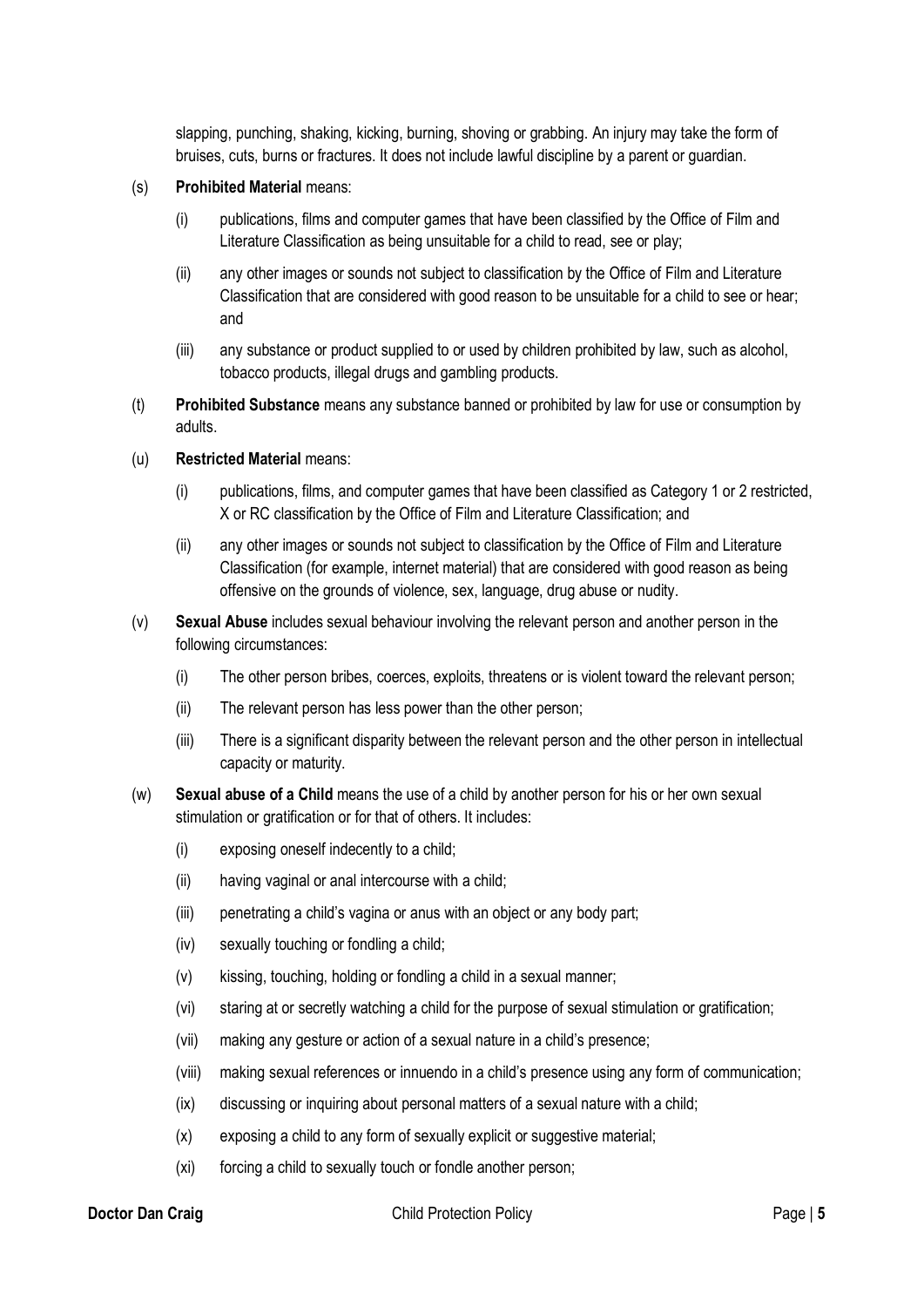- (xii) forcing a child to perform oral sex;
- (xiii) forcing a child either to masturbate self or others, or to watch others masturbate; and
- (xiv) forcing a child to engage in or watch any other sexual activity.

Sexual abuse of a child does not include:

- (i) sex education with the prior consent of a parent or guardian;
- (ii) age appropriate consensual sexual behaviour between peers (i.e. the same or a similar age).
- (x) **Sexual Assault** means any intentional or reckless act, use of force or threat to use force involving some form of sexual activity against an adult without their consent. It includes:
	- (i) having vaginal or anal intercourse with a person without their consent;
	- (ii) penetrating another person's vagina or anus with an object or any body part without that person's consent;
	- (iii) sexually touching and fondling a person without their consent;
	- (iv) kissing another person without their consent;
	- (v) holding another person in a sexual manner without their consent;
	- (vi) forcing a person to sexually touch or fondle another person; and
	- (vii) forcing a person to perform oral sex.
- (y) **Sexual Exploitation** refers to any form of sexual contact or invitation to sexual contact with an adult, with whom there is a supervisory relationship, whether or not there is consent and regardless of who initiated the contact or invitation. It does not include such contact or invitation within a marriage.
- (z) **Sexual Harassment** means unwelcome conduct of a sexual nature, whether intended or not, in relation to an adult where the person reasonably feels in all circumstances offended, belittled or threatened. Such behaviour may consist of a single incident or several incidents over a period of time. It includes:
	- (i) asking a person for sex;
	- (ii) giving a person to understand that you would like sexual favours from them;
	- (iii) making any gesture, action or comment of a sexual nature to a person directly or making a comment of a sexual nature about them in their presence;
	- (iv) making jokes containing sexual references or innuendo using any form of communication;
	- (v) exposing a person to any form of sexually explicit or suggestive material;
	- (vi) making unwelcome physical contact such as touching, pinching, or patting;
	- (vii) making unwelcome or unnecessary inquiries about or attempts to discuss personal matters of a sexual nature;
	- (viii) deliberately intruding on an individual's personal space;
	- (ix) staring at or secretly watching a person for the purpose of sexual stimulation or gratification; and
	- (x) stalking a person.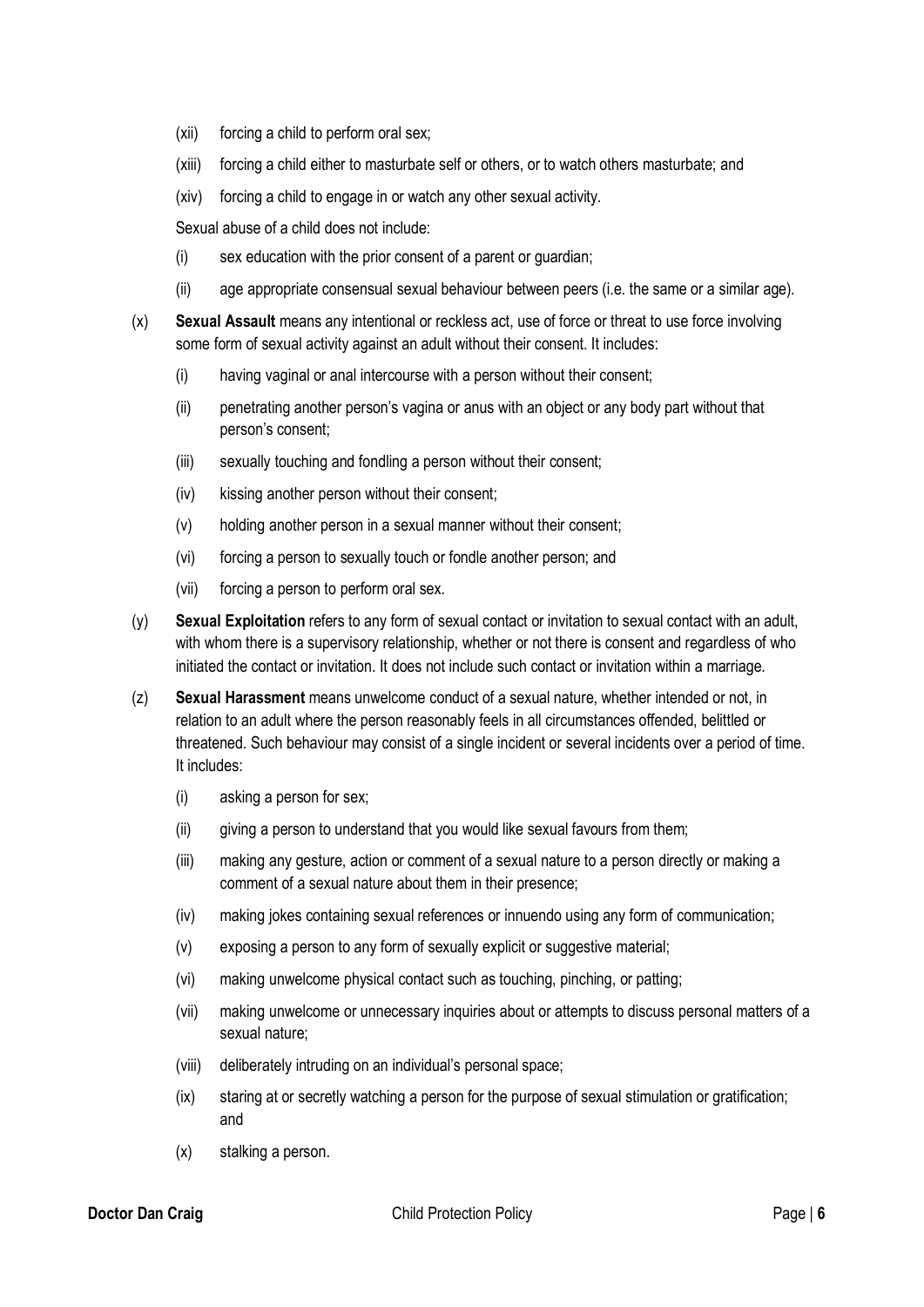- (aa) **Staff** includes all Board members, employees, contractors and volunteers who are providing any form of service to the organisation.
- (bb) **Working with Children Check** means the requirement for a Staff member to check the status of a person who may be working with Vulnerable People under the Registration to Work with Vulnerable People Act 2013.
- (cc) **Young Person** means a person who is between 13 to 17 years of age and participating in services provided or activities relating to Doctor Dan Craig Incorporated.
- (dd) **Young People** means the plural of Young Person as defined herein.

### **4. ACCESS TO POLICY**

4.1. All Staff are to have access to an electronic copy of the Policy and have access to ongoing professional development in the area of child protection and prevention of harm.

### **5. STAFF**

- 5.1. Staff must be carefully selected and screened. Prior to Staff commencing with the organisation the following precautions will be taken:
	- (a) All Staff will provide details of relevant past experience, positions held, details of two referees and permission to contact them.
	- (b) Referees will be checked and spoken to, using an agreed set of questions which are drafted from time to time by the Director or his appointee. The questions will seek to establish the applicant's suitability for the role or position and the conversation will be documented and retained on file.
	- (c) Short listed Staff will be interviewed by the Director or his appointee prior to being accepted as a Staff member.
	- (d) A Working with Children Check which complies with the legislative requirements of Tasmania (Registration to Work with Vulnerable People Act 2013) will be requested and received prior to Staff appointment as part of the recruiting process unless exempt under the legislation.
	- (e) Where the Working with Children Check has been declined, a person cannot be considered for any position with the organisation.

### **6. AWARENESS OF INAPPROPRIATE BEHAVIOUR/HARM**

6.1. In the first instance, Staff who become aware of inappropriate behaviour or Harm are to refer to the Policy and seek the assistance of the Director in relation to mandatory reporting requirements.

### **7. PRINCIPLES**

- 7.1. Doctor Dan Craig will uphold the following principles under this Policy:
	- (a) Staff of the organisation are expected to reflect the highest standards of care in their behaviour towards and relationships with Young People.
	- (b) Protecting Young People from Harm and the risk of Harm is fundamental to maximising their personal and academic potential.
	- (c) Doctor Dan Craig recognises that people who are subjected to abuse are harmed by it.
	- (d) The welfare and best interests of any Young Person will always be a primary consideration.
	- (e) All Staff must ensure that their behaviour towards, and relationships with, Young People reflect proper standards of care for Young People and are not unlawful.

**Doctor Dan Craig** Page | **7** Child Protection Policy Page | **7** Page | **7**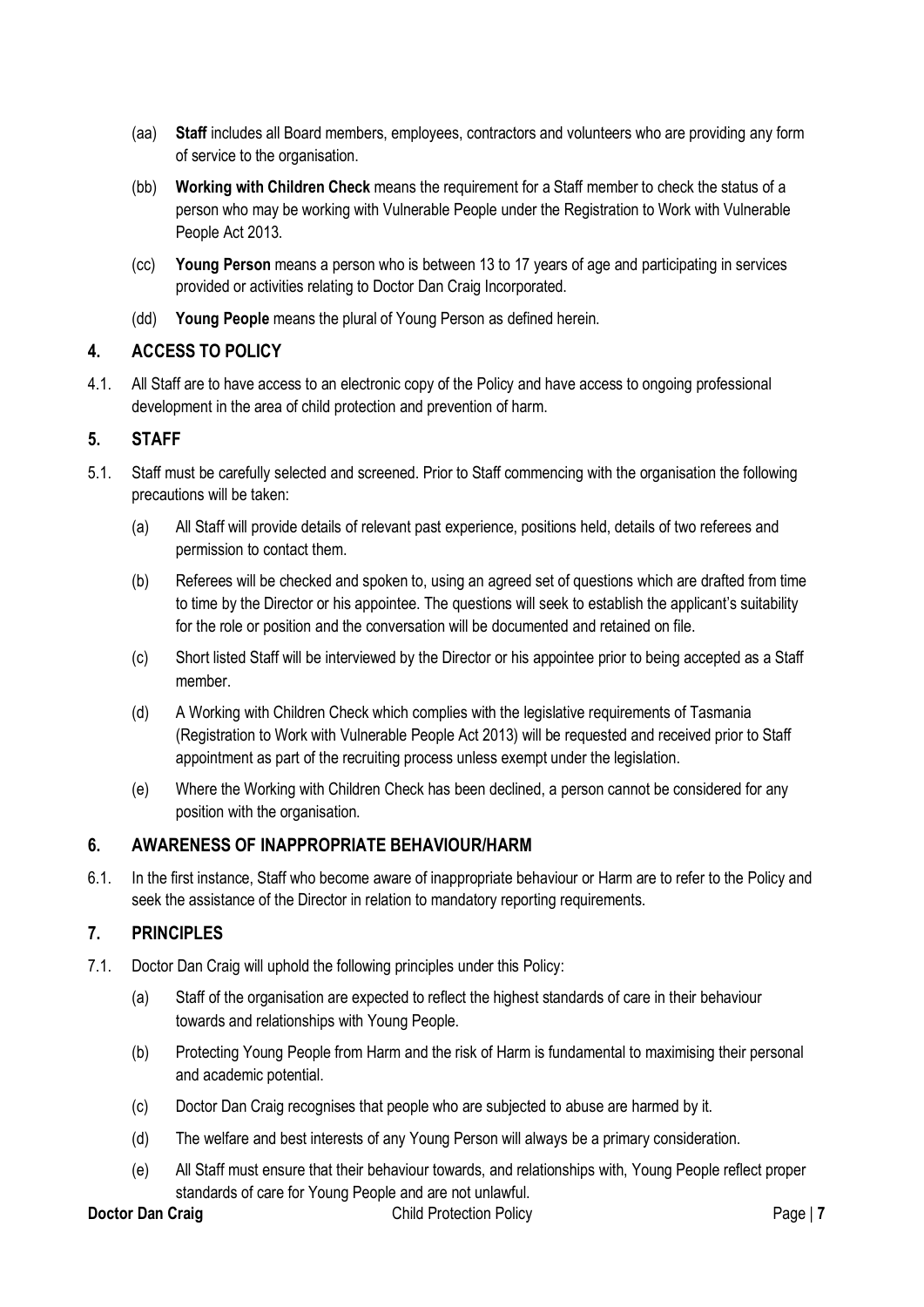- (f) Doctor Dan Craig expects Young People to show respect to all members of Staff, and to comply with safe practices.
- (g) Sexual acts by adult Staff with a Young Person who is a child will always be sexual abuse.
- (h) Because of the imbalance of power that exists between an adult and a Young Person, a Young Person cannot "consent" to abuse.
- (i) Staff of the organisation must not, under any circumstances, engage in physical or emotional abuse or engage in sexual conduct of any nature with a Young Person.
- (j) Doctor Dan Craig will respond to reporting of suspected or actual Harm, or risk of Harm to a Young Person.
- (k) Doctor Dan Craig will ensure that the reporting process is conducted in such a manner as to maintain the Child's dianity.
- (l) Doctor Dan Craig will act fairly and reasonably towards Staff who are the subject of allegations of improper conduct.
- (m) Anybody within the organisation who becomes aware of or reasonably suspects that a Young Person is being Harmed, must report the Harm or suspected Harm.
- (n) Doctor Dan Craig will take disciplinary action against Staff who Harm Young People where Harm has been proven.
- (o) Doctor Dan Craig will not permit people to work in a position if, on the basis of all information available, the School believes the allegations against them were wholly or partly true and there would be an unacceptable risk that others might be harmed.
- (p) Doctor Dan Craig will cooperate with state and federal authorities in investigating allegations of harm.
- (q) Persons receiving information about Abuse or suspected Abuse should explain to the informant that the information supplied will be:
	- (i) confidential, to the extent that this is possible given the need to investigate allegations and requirements of the law, and
	- (ii) victimisation of the informant will not be tolerated.

### **8. GUIDELINES**

- 8.1. In complying with these principles, Doctor Dan Craig will be guided by the following:
	- (a) **Risk Management**: For the protection of both Staff and Young People, wherever practical, meetings between Young People and Staff should occur in a room with the door open (unless both the Staff member and the Young Person are clearly visible from the outside, e.g. by means of a pane of glass).
	- (b) **Natural Justice**: The principles of natural justice will apply to decisions to be made under this Policy. The two fundamental principles of natural justice are:
		- (i) That those making a decision are not biased; and
		- (ii) That nobody should be condemned before they are given prior notice of the allegations against them and they have a fair opportunity to be heard.
	- (c) **Process**: It is important to make the lodging of a complaint easy.
	- (d) **Confidentiality**: Each person who has access to information regarding suspected or disclosed Harm has an obligation to observe appropriate confidentiality. Doctor Dan Craig is unable to promise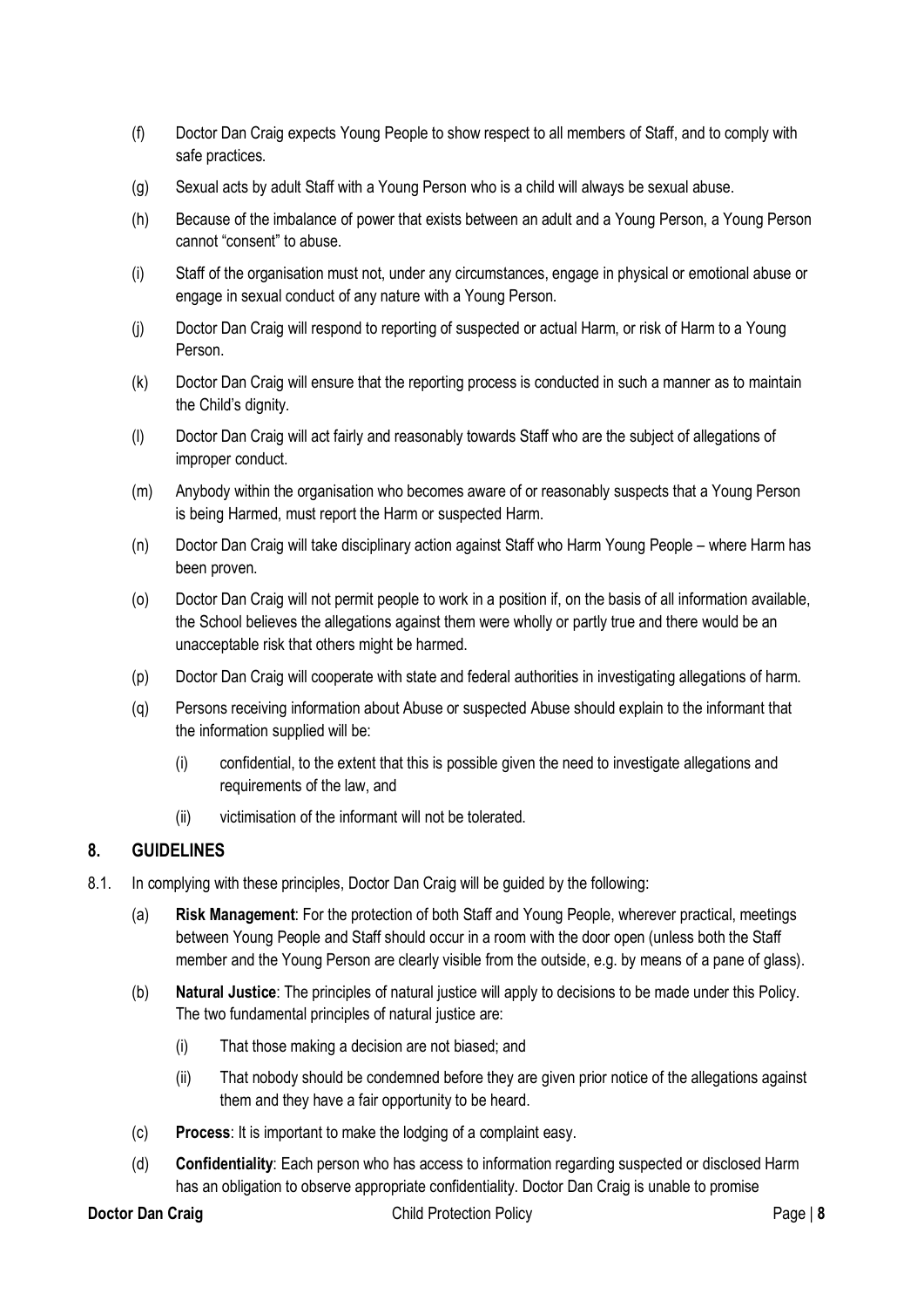absolute confidentiality since its policies will require disclosing, internally and externally, certain details involved in responding to any complaint. Investigating authorities can request documentary evidence in the course of conducting an investigating a mandatory report.

- (e) **Criminal Law**: Any allegations of criminal misconduct should be referred to the police. The Director must refer all allegations of Paedophilia to the police, including those from the past.
- (f) **Defamation**: A person providing information about Harm, Abuse or Neglect, in good faith and to a person who needs to know that information, is generally excused from liability for defamation.
- (g) **Promptness**: All steps under the Policy should be carried out with due diligence without unnecessary delay. Doctor Dan Craig will keep the person who lodged the complaint and the person against whom the complaint is made, informed of the process.
- (h) **Protection**: The Director will ensure that the following are undertaken in order to reduce the chance of Abuse occurring:
	- (i) Ensure that Staff understand and fulfil their obligations under the Policy.
	- (ii) Ensure that Staff who have contact with Young People have a current Working with Children Check which complies with the legislative requirements of Tasmania unless exempt under the legislation.
- (i) **Support**: Doctor Dan Craig will provide support for someone who has suffered Abuse by providing professional counselling if it is requested, even if any allegation is not yet proved or disproved. Doctor Dan Craig will support the respondent to a complaint with professional counselling if it is requested until the matter has been resolved.
- (j) **Interviews**: There will be two representatives of Doctor Dan Craig present at interviews where this is practical. In cases of allegations of serious Harm, it is best not to interview a Young Person unless a qualified person conducts the interview (e.g. psychologist, counsellor etc).
- (k) **Public Relations**: The Director will ensure that Doctor Dan Craig is able to react quickly to allegations of Harm so that accurate and relevant information is available for Staff, Young People and their families, and for the media where necessary.
- (l) **Police Action**: It will usually be necessary to wait until the police have decided whether to charge the respondent to an allegation before taking any internal disciplinary proceedings. If the police do charge the respondent, it will be necessary to wait until the charges have been dealt with in the courts before commencing internal enquiries or disciplinary proceedings. This does not preclude the Director from seeking advice from police regarding the duty of care to existing Young People, which may involve the standing down of a Staff member during an investigation. The police are not required to inform the organisation about their investigation. Some of their materials may be acquired under a Freedom of Information Request when their work on the case is finished.
- (m) **Insurer**: Doctor Dan Craig will keep its insurer informed about developments.
- (n) **Publication**: The Director will ensure that this policy is published:
	- (i) on the website; and
	- (ii) to each new Staff member, on induction.

The Director will ensure that a copy of the Policy is always available on request from the organisation.

(o) **Review**: Doctor Dan Craig will ensure that the Policy is reviewed at least once every two years.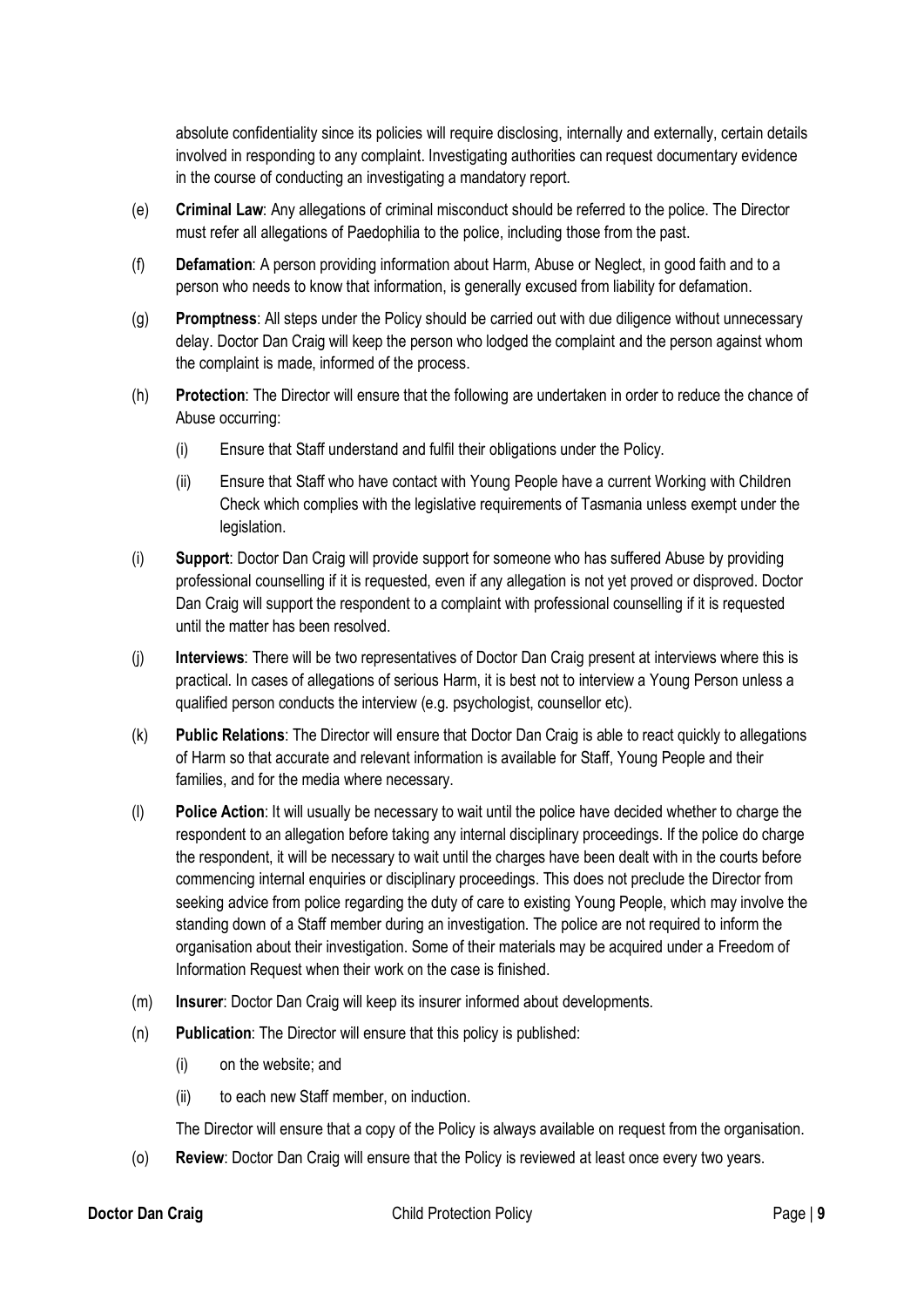### **9. THE ROLE OF THE DIRECTOR**

- 9.1. The Director should not, under any circumstances, caution the alleged victim as to the possible consequences of reporting Abuse (e.g. possible break-up of the family unit), especially if the alleged abuser is a family member.
- 9.2. On receipt of a report of Abuse other than the suspected Sexual Abuse of a Young Person by a Staff member, the Director will carry out a preliminary assessment to determine whether he reasonably suspects the Abuse has occurred.
- 9.3. There will be two representatives of the organisation present at interviews, where practical. In cases of allegations of serious Harm, it is best not to interview a Young Person unless a properly qualified person conducts the interview.
- 9.4. If the Director receives a written report from a Staff member about Sexual Abuse or suspected Sexual Abuse by another person of a Young Person, the Director will immediately provide a copy of the report to the police, and must also give a copy of the report to a member of the Board. The Director must, upon becoming aware of all allegations of Paedophilia, immediately refer that allegation in writing to the police.
- 9.5. The Director will support the Young Person by:
	- (a) offering support;
	- (b) offering to arrange professional counselling, if circumstances warrant it, even if any allegation is not yet proved or disproved;
	- (c) treating the Young Person with respect and dignity;
	- (d) being sensitive to the Young Person's needs, feelings and concerns; and
	- (e) maintaining confidentiality, to the degree possible in the circumstances.
- 9.6. The Director will contact the Young Person's parents, inform them of the allegations and explain how he intends to proceed, except where the suspected Harm is from people outside the organisation, in which event the responsibility for informing parents/caregivers rests with the investigating Child Protection Agency Official.
- 9.7. The Director will inform the respondent of the allegations and:
	- (a) if the respondent is a member of the organisation, offer support;
	- (b) treat the respondent with respect and dignity;
	- (c) arrange for professional counselling if it is requested until the matter has been resolved.
- 9.8. The Director will stand down any member of Staff if there is an unacceptable risk in leaving the member of Staff in their position.
- 9.9. When a prosecution relating to the information is completed or if there is no prosecution, the Director will investigate the information to determine whether:
	- (a) redress should be offered to the Young Person;
	- (b) disciplinary action should be taken.
- 9.10. The Director may involve independent professionals in the investigation.
- 9.11. If the Director believes disciplinary action should be taken against the respondent, the Director will initiate that action and ensure that the principles of natural justice are observed.
- 9.12. The Director will ensure that the following are undertaken in order to reduce the chance of Abuse occurring: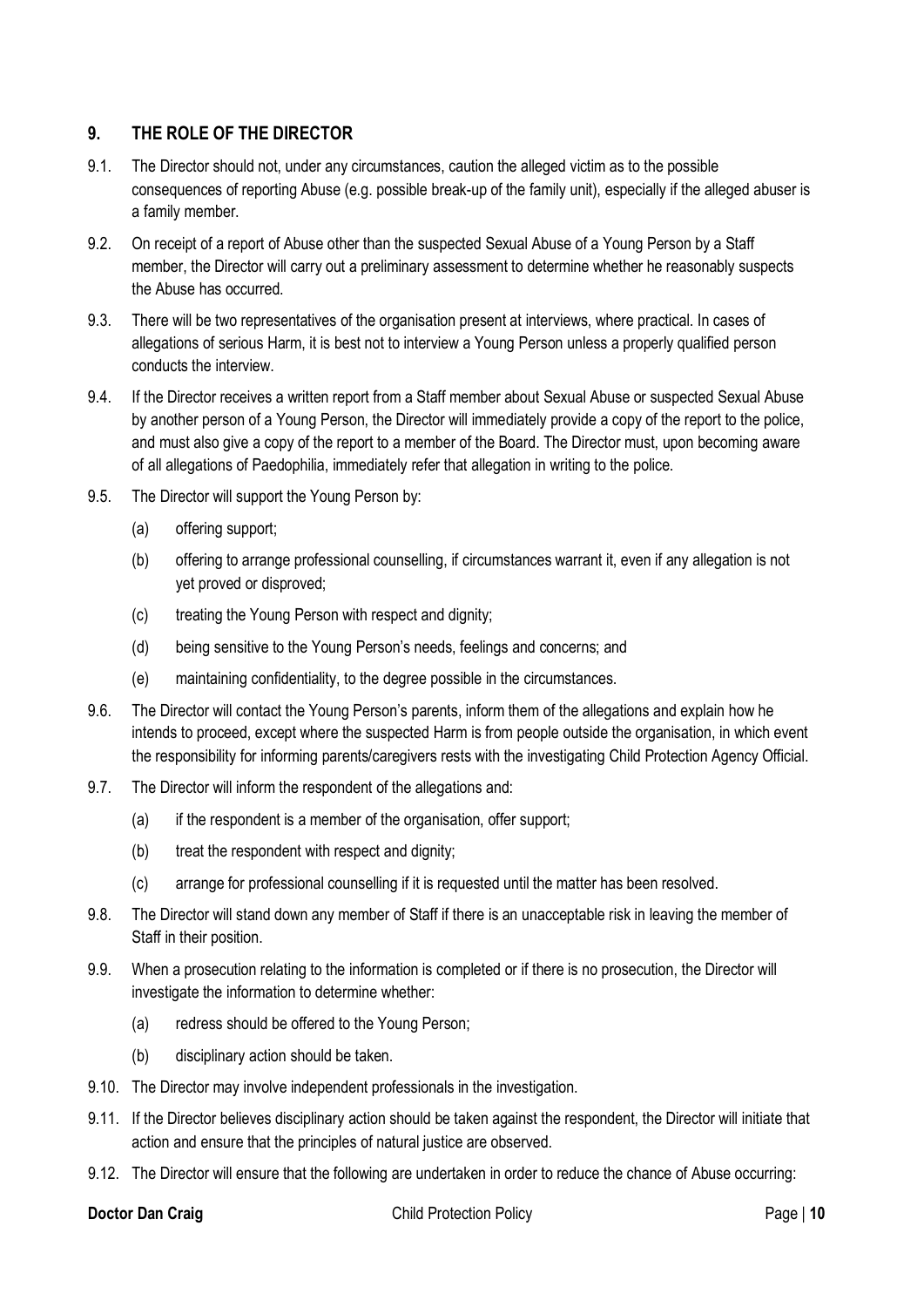- (a) Ensure that each Staff member understands and fulfils their obligations under the Policy;
- (b) Ensure that each Staff member who has contact with a Young Person has a current Working with Children Check which complies with the legislative requirements of Tasmania unless exempt under the legislation.

### **10. SUSPICION OF ABUSE/HARM**

- 10.1. Reasonable grounds for suspecting Abuse and/or Harm exist if:
	- (a) A Young Person reports that they have been Abused/Harmed;
	- (b) Someone else, for example another Young Person, a parent, or a Staff member, reports that Abuse/Harm has occurred or is likely to occur;
	- (c) A Young Person reports that they know of someone who has been Abused/Harmed (it is possible that they may be referring to themselves);
	- (d) Significant changes in the behaviour of a Young Person, or the presence of new unexplained and suspicious injuries are a concern;
	- (e) The Abuse/Harm is observed happening.
- 10.2. Any disclosure of Abuse/Harm is important and must be acted upon, regardless of whether:
	- (a) The Abuse/Harm to a Young Person has been caused by a person within or outside the organisation, or
	- (b) The Young Person disclosing the abuse/Harm is from within or outside the organisation.

### **11. WHEN A DISCLOSURE IS MADE**

- 11.1. **Mandatory Reporting**: Most professionals who provide services to children and families in Tasmania are 'mandatory reporters' of Child Abuse, under the Children, Young Persons and their Families Act 1997. This includes, but is not limited to, the following groups:
	- (a) Child Care providers;
	- (b) Psychologists;
	- (c) Registered medical practitioners and nurses;
	- (d) School principals and teachers;
	- (e) Volunteers and employees of any organisation that provides health, welfare, education, care or residential services and which receive government funding.

### **12. INVESTIGATIONS**

- 12.1. No investigation of allegations of Harm should be undertaken by the organisation.
- 12.2. Questions should be limited to those asked as to confirm the need to report the matter to the Police or the Department of Health and Human Services - Child Protection Services. The safety of the Young Person is paramount. Unnecessary questions or interviews could cause distress or confusion and interfere with any subsequent investigation undertaken by the authorities.
- 12.3. In the first instance, reports by the organisation of suspected Child Abuse should be made to the Department of Health and Human Services - Child Protection Services.
- 12.4. A report should also be made to the Director.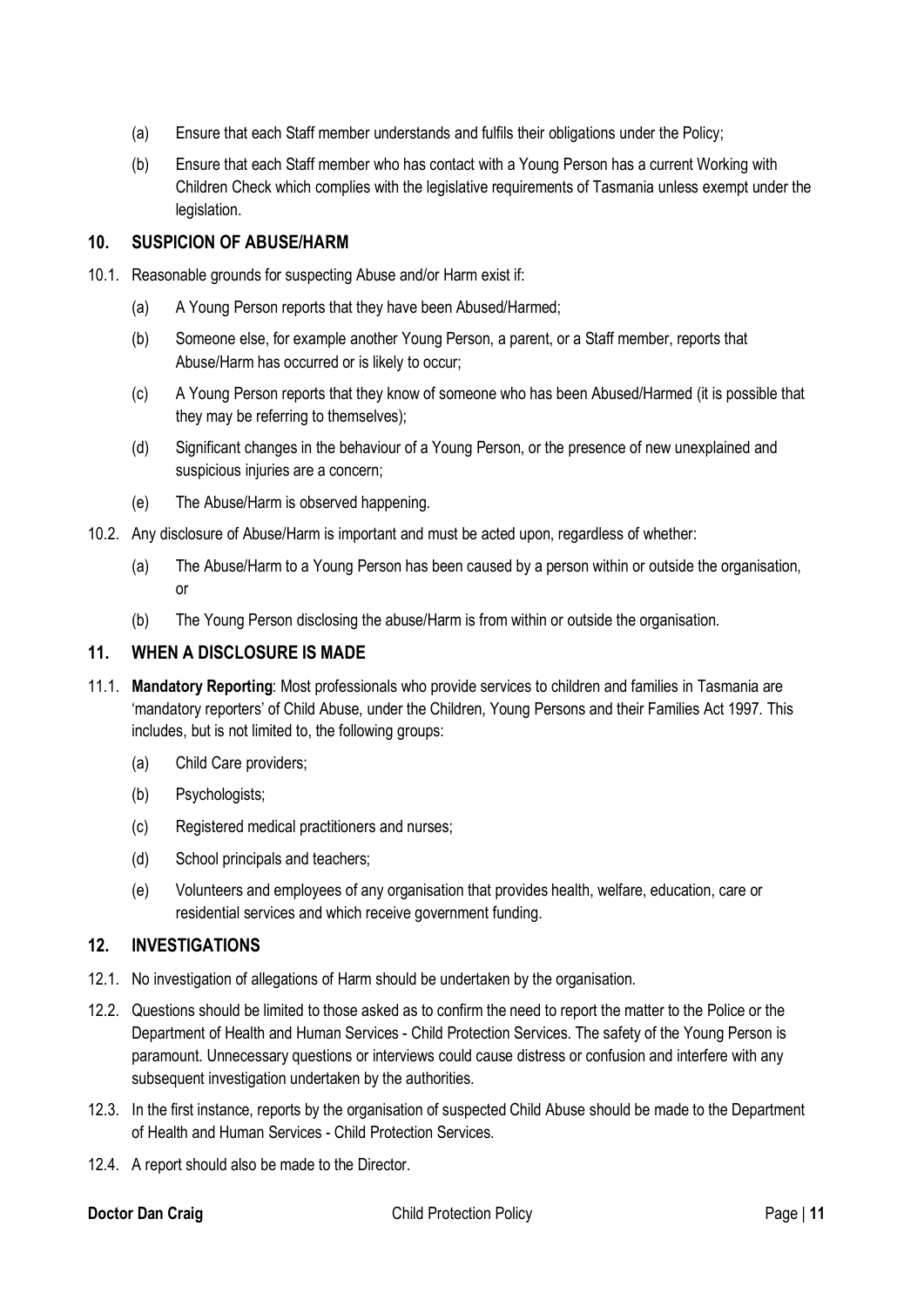- 12.5. Doctor Dan Craig will not:
	- (a) Conduct its own investigation to substantiate claims;
	- (b) Hold its own internal hearing; or
	- (c) Attempt to mediate a settlement of the matter instead of notifying relevant authorities
- 12.6. Investigations conducted by the organisation could lead to:
	- (a) The destruction of evidence by an accused person;
	- (b) Intimidation of the person disclosing the information; or
	- (c) Intimidation of the Young Person being harmed (if the disclosure was made by someone else).

NB: When a report is made to the DHHS or Tasmania Police, reporting details are kept confidential and the identity of the reporter is strictly protected.

- 12.7. In summary, the following actions should be undertaken in any cases where it is known or suspected on reasonable grounds that a Young Person is or has been subjected to Abuse/Harm:
	- (a) Record details of the allegations. Be careful not to taint the evidence of the Young Person or the respondent.
	- (b) Mandatory report to authorities.
	- (c) Provide details of the allegations to the respondent.
	- (d) If there is unacceptable risk, the respondent should be stood down. In extreme cases, dismiss them summarily.
	- (e) Offer counselling to the Young Person and the respondent.
	- (f) Inform the Young Person's parents.
	- (g) Inform the Board of Doctor Dan Craig.
	- (h) Inform the organisation's insurers.
	- (i) Investigate the allegations. Note: If the allegations have been reported to police, do not begin investigations until the prosecution is complete and the police inform you they have decided not to charge the respondent.
	- (j) Attend to public relations (after discussion with Senior Management team).
	- (k) Take disciplinary action against the respondent if the circumstances require it.
	- (l) Keep the Young Person and the respondent informed as the matter proceeds.

### **13. PROCEDURES FOR REPORTING ABUSE/HARM**

- 13.1. This Part applies to:
	- (a) Abuse/Harm of any Young Person receiving services or support from the organisation at the time the Harm was caused; and
	- (b) behaviour of a Staff member that a Young Person considers is inappropriate.
- 13.2. Where a Staff member has concerns or is unsure whether or not observations should be cause for concern, they should discuss their concerns with senior Staff e.g. the Director, or contact either Gateway Services: 1800 171 233 OR Department of Health and Human Services - Child Protection Services 1300 737 639.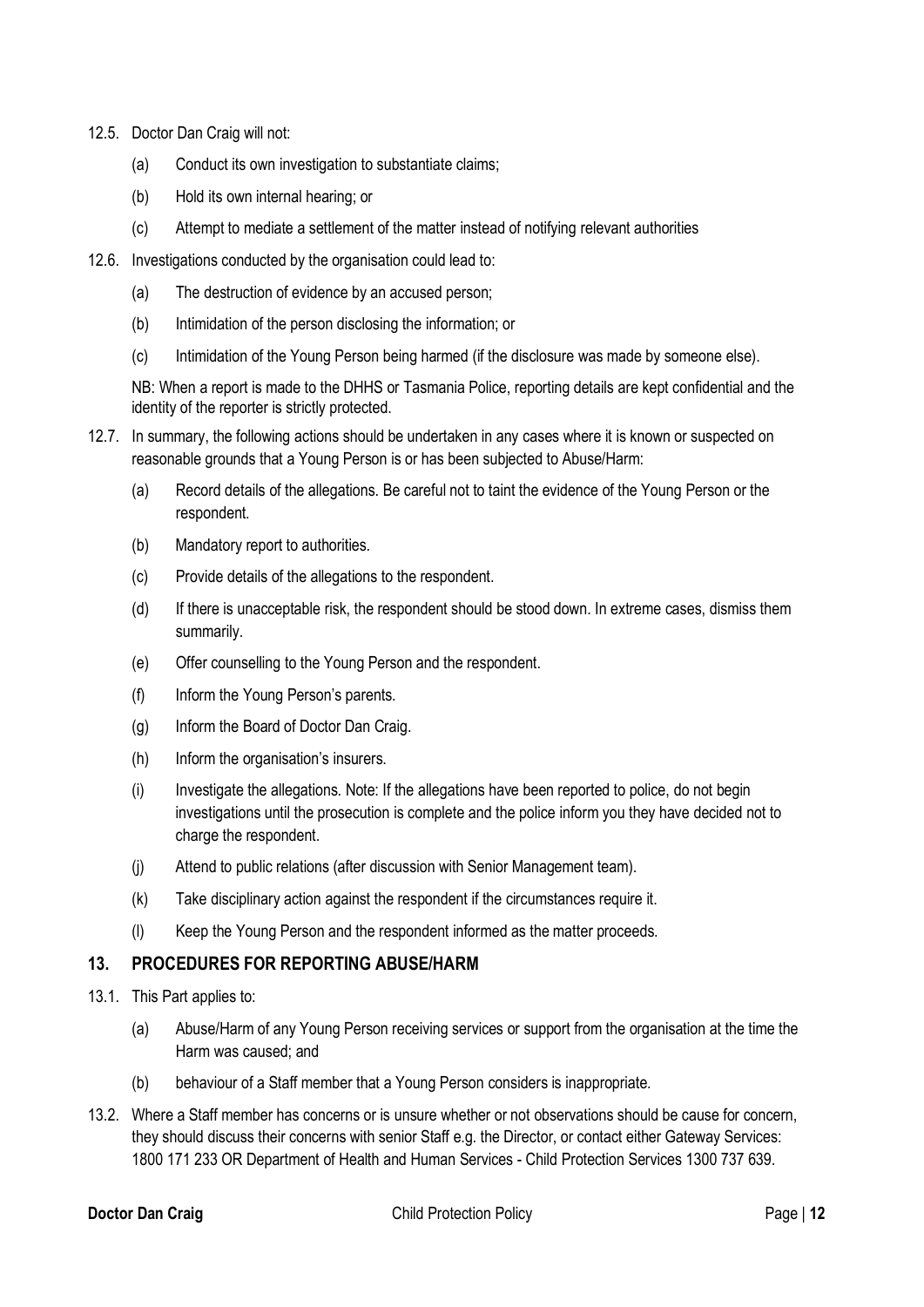- 13.3. Reporting to the police is mandatory where harm caused to a Young Person indicates a criminal offence may have taken place, such as a sexual assault.
- 13.4. It should be noted that the role of Staff is not an investigative one. Staff must not undertake investigations beyond satisfying themselves that they have reasonable grounds to suspect that a Young Person has been harmed or is at risk of Harm. Neither the Staff member nor the Director is obliged to obtain proof, establish the cause of Harm or assess its severity. Once a report has been made, the Staff member is not required to take further action, beyond the requirement to exercise a duty of care.

### **14. MEANING OF "AT RISK"**

- 14.1. In accordance with section 4 of the Children, Young Persons and Their Families Act 1997, a Child is at risk if:
	- (a) the Young Person has been, is being, or is likely to be, Abused or Neglected; or
	- (b) any person with whom the Young Person resides or who has frequent contact with the Young Person (whether the person is or is not a guardian of the Young Person) –
		- (i) has threatened to kill or Abuse or Neglect the Young Person and there is a reasonable likelihood of the threat being carried out; or
		- (ii) has killed or Abused or Neglected some other Young Person, child or adult and there is a reasonable likelihood of the Young Person in question being killed, Abused or Neglected by that person; or
		- (iii) the Young Person is an affected child within the meaning of the Family Violence Act 2004; or
	- (c) the guardians of the Young Person are:
		- (i) unable to maintain the Young Person; or
		- (ii) unable to exercise adequate supervision and control over the Young Person; or
		- (iii) unwilling to maintain the Young Person; or
		- (iv) unwilling to exercise adequate supervision and control over the Young Person; or
		- (v) dead, have abandoned the Young Person or cannot be found after reasonable inquiry; or
		- (vi) are unwilling or unable to prevent the Young Person from suffering abuse or neglect; or
	- (d) the Young Person is under 16 years of age and does not, without lawful excuse, attend a school, or other educational or training institution, regularly.

### **15. REPORTING PROCEDURE**

- 15.1. Staff members at Doctor Dan Craig are expected to reflect the highest standards of care in their behaviour towards, and relationships with Young People. Staff of Doctor Dan Craig must not under any circumstances engage in physical or emotional Abuse or engage in sexual contact of any nature with a Young Person. It is irrelevant whether the conduct is consensual or non-consensual, or condoned by parents or caregivers. The age of the Young Person is also irrelevant. Failure to behave in an appropriate manner may result in criminal proceedings and/or disciplinary action, including dismissal.
- 15.2. Where a reference is made to PROVIDING A WRITTEN REPORT, the following matters are to be included in the written report:
	- (a) Name of the person giving the report (the 'first person').
	- (b) The Young Person's name, sex and date of birth.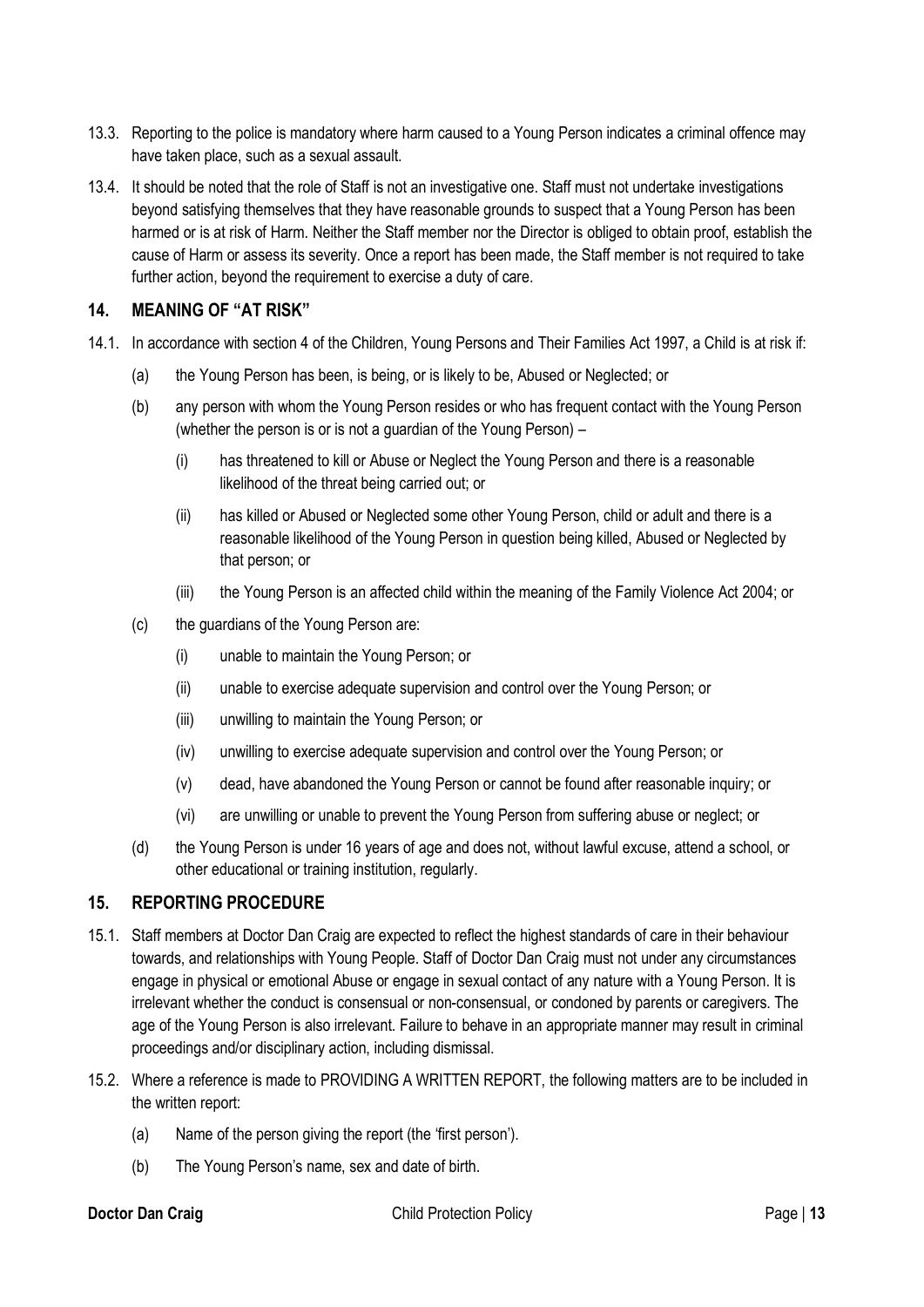- (c) Details of the basis for the first person becoming aware, or reasonably suspecting, that the Young Person has been Sexually Abused by a Staff member of Doctor Dan Craig.
- (d) Details of the Abuse or suspected Sexual Abuse.
- (e) Any of the following information of which the first person is aware:
	- (i) the Young Person's age;
	- (ii) the identity of the Staff member who has abused, or is suspected to have Abused the Young Person;
	- (iii) the identity of anyone else who may have information about the Abuse or suspected abuse OR may have witnessed the Abuse.

### **16. EVIDENCE**

- 16.1. The investigation of these matters is a complex and sensitive process. In the course of an investigation, officers from the Child Protection Services may request permission to interview the Young Person concerned. In some cases, in order to ensure the interests of the Young Person are protected, the Young Person may be interviewed before the matter is discussed with the parent/caregiver.
- 16.2. The responsibility for informing parents/caregivers of notifications and any interviews rests with the investigating child protection agency officers, not with the Director. For this reason, any person making an inquiry or complaint concerning an investigation or an interview must be promptly referred to the Director who will refer the enquirer to the appropriate department, with the explanation that it is the responsibility of that department to answer such inquiries or complaints.

### **17. CONFIDENTIALITY**

- 17.1. The identity of the person reporting the matter must not be revealed to any person or officer of any department without that person's consent. Child protection agencies operate under strict laws of confidentiality. This means they do not divulge the identity of the person reporting the matter except to others requiring the information to perform duties under the Child Protection Act 1999, neither do they divulge information about their investigations to the person reporting the matter.
- 17.2. Section 22 of the Child Protection Act 1999 provides for the protection from civil liability for persons who, acting honestly, notify or give information about suspected Harm to a child. It also states that merely because the person gives notification, the person cannot be held to have breached any code of professional etiquette or ethics, or departed from accepted standards of professional conduct.

### **18. SUPPORT FOR THE YOUNG PERSON**

- 18.1. Doctor Dan Craig has a responsibility to offer a long-term, supportive environment for all Young People. The following are suggested as ways to support a Young Person who may be in need of protection:
	- (a) Treat the Young Person with respect and dignity.
	- (b) Be sensitive to the Young Person's needs, feelings and concerns.
	- (c) Monitor the situation.
	- (d) Maintain confidentially as far as is practicable.
	- (e) Immediately notify the Director if, after the initial report, any further incidents of Harm are suspected.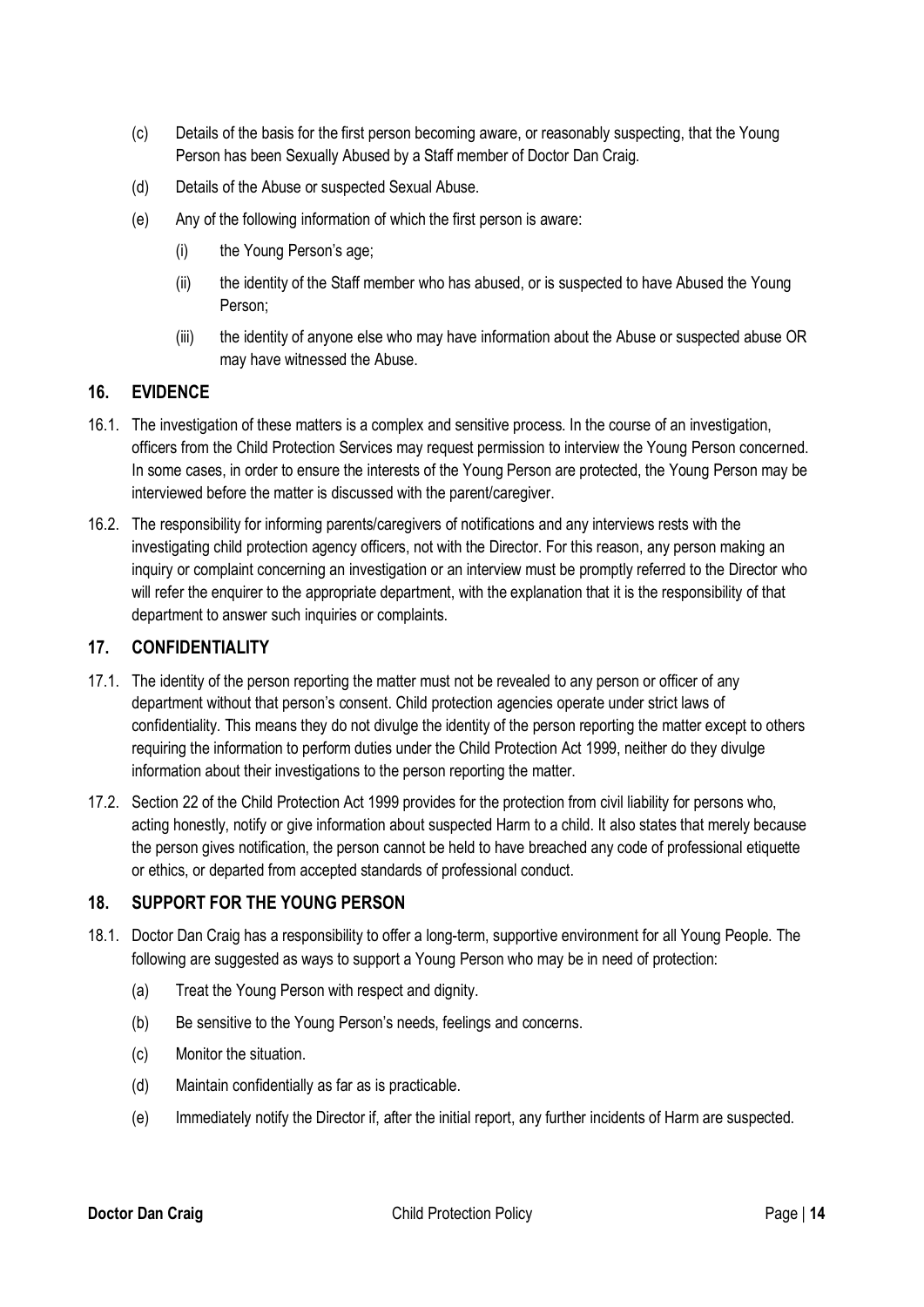### **19. PREVENTING HARM TO YOUNG PEOPLE**

- 19.1. Many Children are Harmed by someone they know and trust: a parent, sibling, other relative, family friend or care provider.
- 19.2. Employees should be aware of the physical, emotional and behavioural indicators of risk of student Harm and of actual Harm. These indicators are more significant if they are severe and/or consistent over time.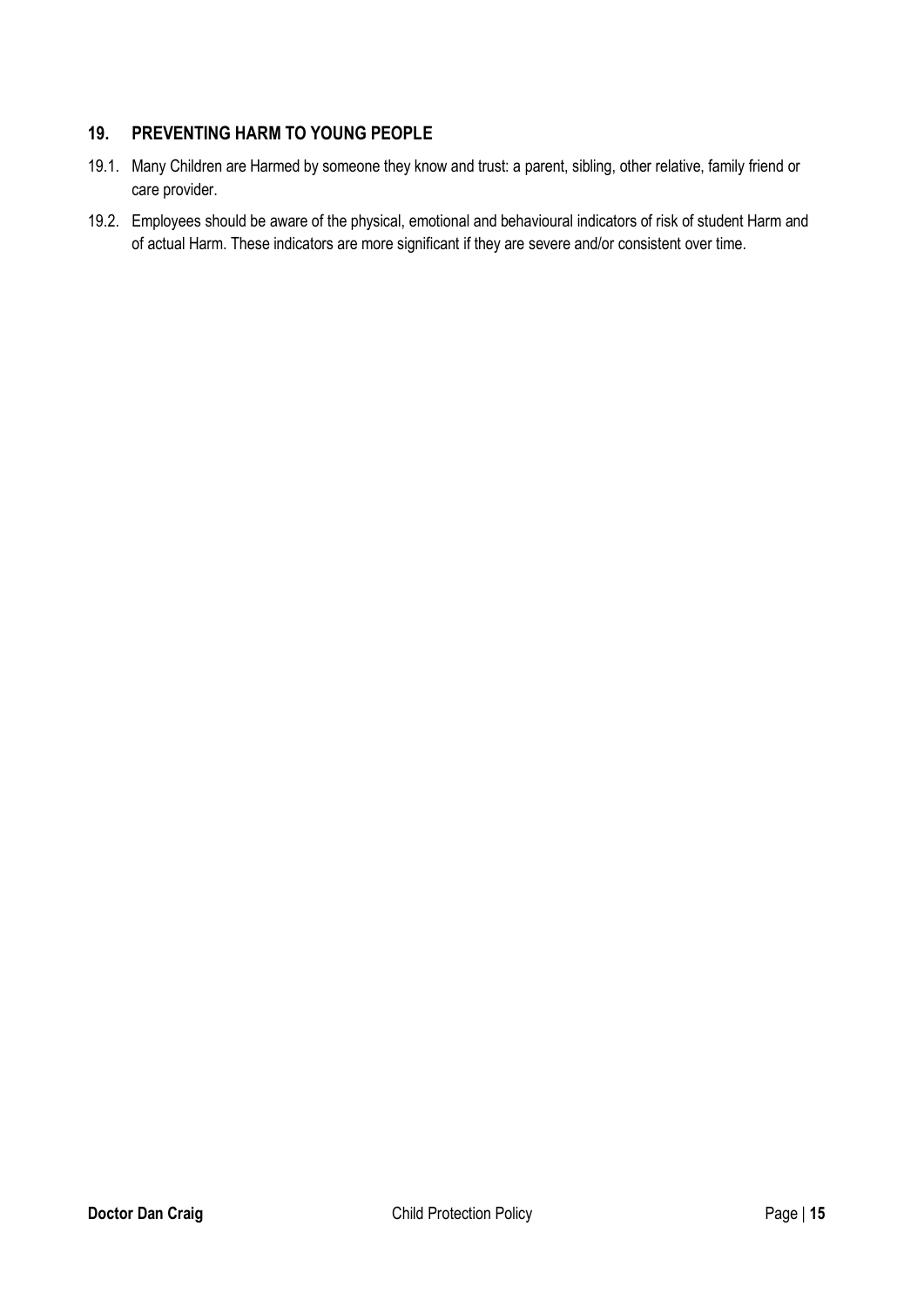### **SCHEDULE A**

### **Indicators of Harm**

- (a) Physical abuse and excessive punishment
	- (i) Young Person presents with bruises, burns or fractures at a frequency which is inconsistent with normal activity
	- (ii) Young Person offers explanations for an injury which appear inconsistent with that injury
	- (iii) Young Person or another person advises that he/she has been subjected to or threatened with physical Harm
	- (iv) reluctance/refusal to participate in swimming or other activities where getting changed or wearing more revealing clothes may show signs of Harm
	- (v) excessive absenteeism
- (b) Emotional abuse and/or deprivation
	- (i) poor peer relationships/withdrawn
	- (ii) inclined to seek adult company and/or people who are older or younger
	- (iii) avoiding going home on a regular basis
	- (iv) learning difficulties, including poor concentration
	- (v) attention seeking behaviour such as stealing, lying, running away, repeatedly disrupting sessions
- (c) Physical neglect and/or inadequate supervision or care
	- (i) Young Person appears underweight for age and body type
	- (ii) inadequate clothing
	- (iii) asking other Young People for food or money
	- (iv) excessive absences from school and/or high frequency of illness/infection
	- (v) Young Person often arrives at school early and/or leaves late
- (d) Sexual abuse
	- (i) bruises, bite marks or other injuries to breasts, buttocks, arms, lower abdomen or thighs
	- (ii) bruises, scratches or other injuries not consistent with accidental injury
	- (iii) difficulty walking or sitting
	- (iv) persistent headaches or recurrent abdominal pain
	- (v) unexplained pain in genital area
	- (vi) torn, stained or bloodied underwear
	- (vii) itching, soreness, discharge or unexplained bleeding
	- (viii) painful and recurrent urination
	- (ix) recurrent urinary tract infections
	- (x) signs of sexually transmitted diseases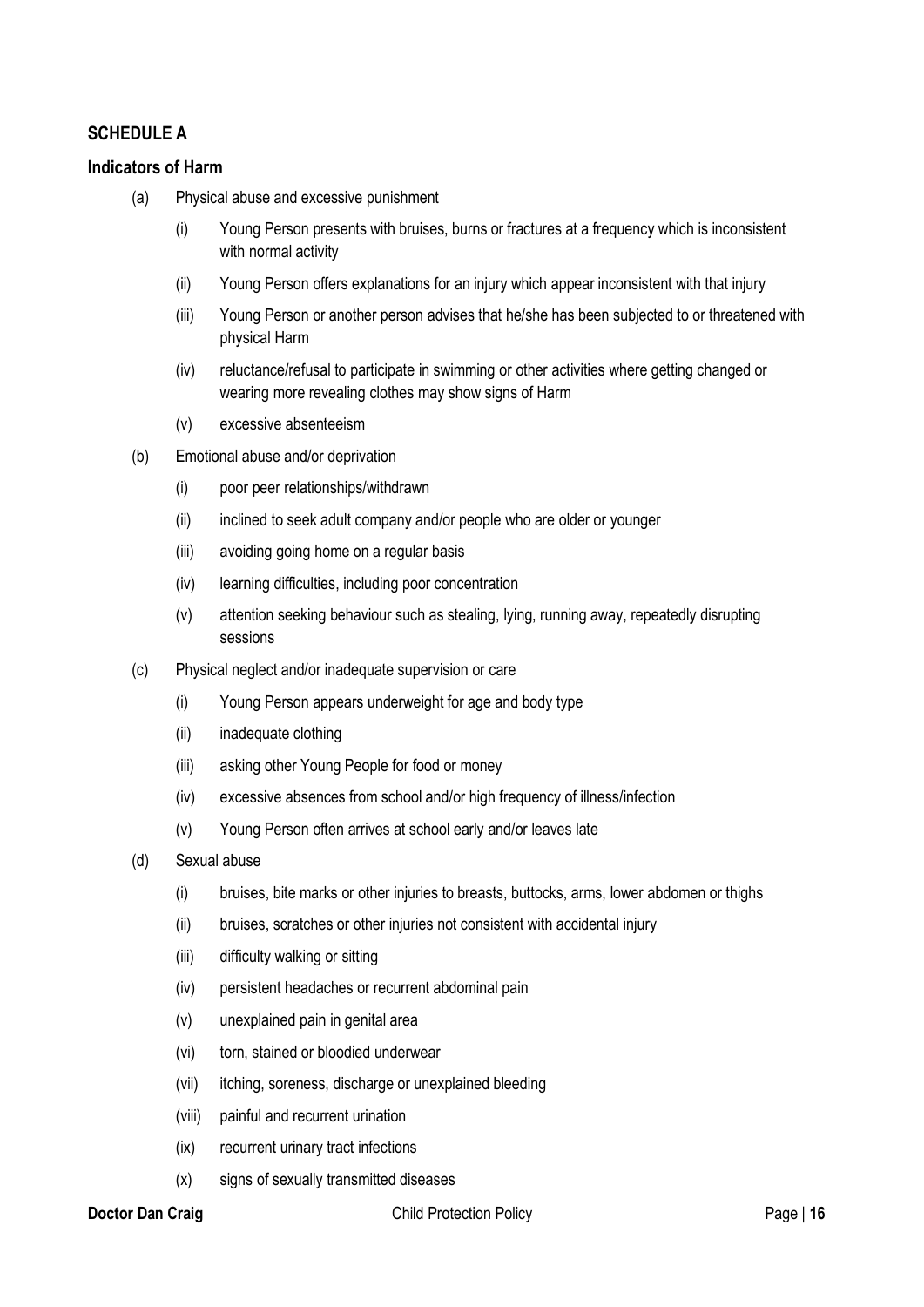- (xi) pregnancy in adolescents where the identity of the father is vague or secret.
- (e) Substance abuse: Some of the common indicators of drug use:
	- (i) In the home
		- A. loss of interest in family activities
		- B. disrespect for family rules
		- C. withdrawal from responsibilities
		- D. verbally or physically abusive
		- E. sudden increase or decrease in appetite
		- F. disappearance of valuable items or money
		- G. not coming home on time and not telling you where they are going
		- H. constant excuses for behaviour
		- I. spending a lot of time in their rooms
		- J. lies about activities
		- K. finding the following: cigarette rolling papers, pipes, roach clips, small glass vials, plastic bags, remnants of drugs (seeds, etc.).
	- (ii) At school
		- A. sudden drop in grades
		- B. truancy or always being late to school
		- C. loss of interest in learning
		- D. sleeping in class
		- E. poor work performance
		- F. not doing homework
		- G. defiant of authority
		- H. poor attitude toward sports or other extracurricular activities
		- I. reduced memory and attention span
		- J. not informing parents of meetings, open houses, etc.
	- (iii) Physical and emotional
		- A. changes friends
		- B. smell of alcohol or marijuana on breath or body
		- C. unexplainable mood swings and behaviour
		- D. negative, argumentative, paranoid or confused, destructive, anxious
		- E. over‐reacts to criticism
		- F. acts rebellious
		- G. sharing few if any of their personal problems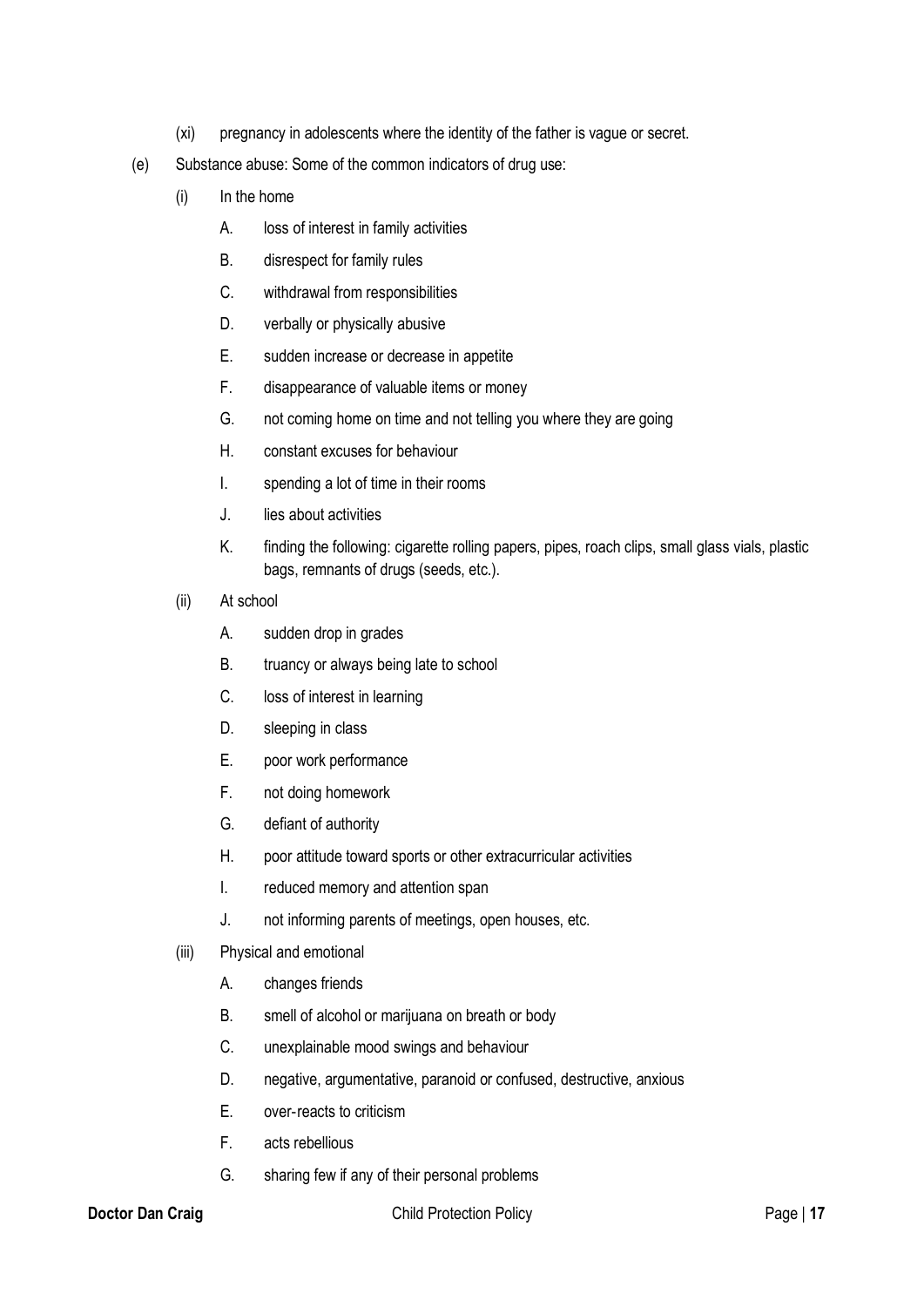- H. doesn't seem as happy as they used to be
- I. overly tired or hyperactive and drastic weight loss or gain
- J. unhappy and depressed, sloppiness in appearance
- K. cheats, steals, always needs money, or has excessive amounts of money.
- (iv) Older teenagers and young adults: Look for a pattern of behaviour rather than a one‐time instance since these symptoms can indicate other problems as well, including:
	- A. difficulty learning and paying attention; poor grades
	- B. low self‐esteem
	- C. aggressive behaviour
	- D. the homicidal triad and other violent outbursts
	- E. social withdrawal and poor social skills
	- F. clinginess, anxiety and bullying
	- G. psychosomatic symptoms (frequent headaches and stomach‐aches)
	- H. property destruction and vandalism
	- I. reckless, risk‐taking behaviour
	- J. inability to express feelings
	- K. drug/alcohol use

Source:<http://teenchallengeqld.org.au/subtle-signs-substance-abuse/>